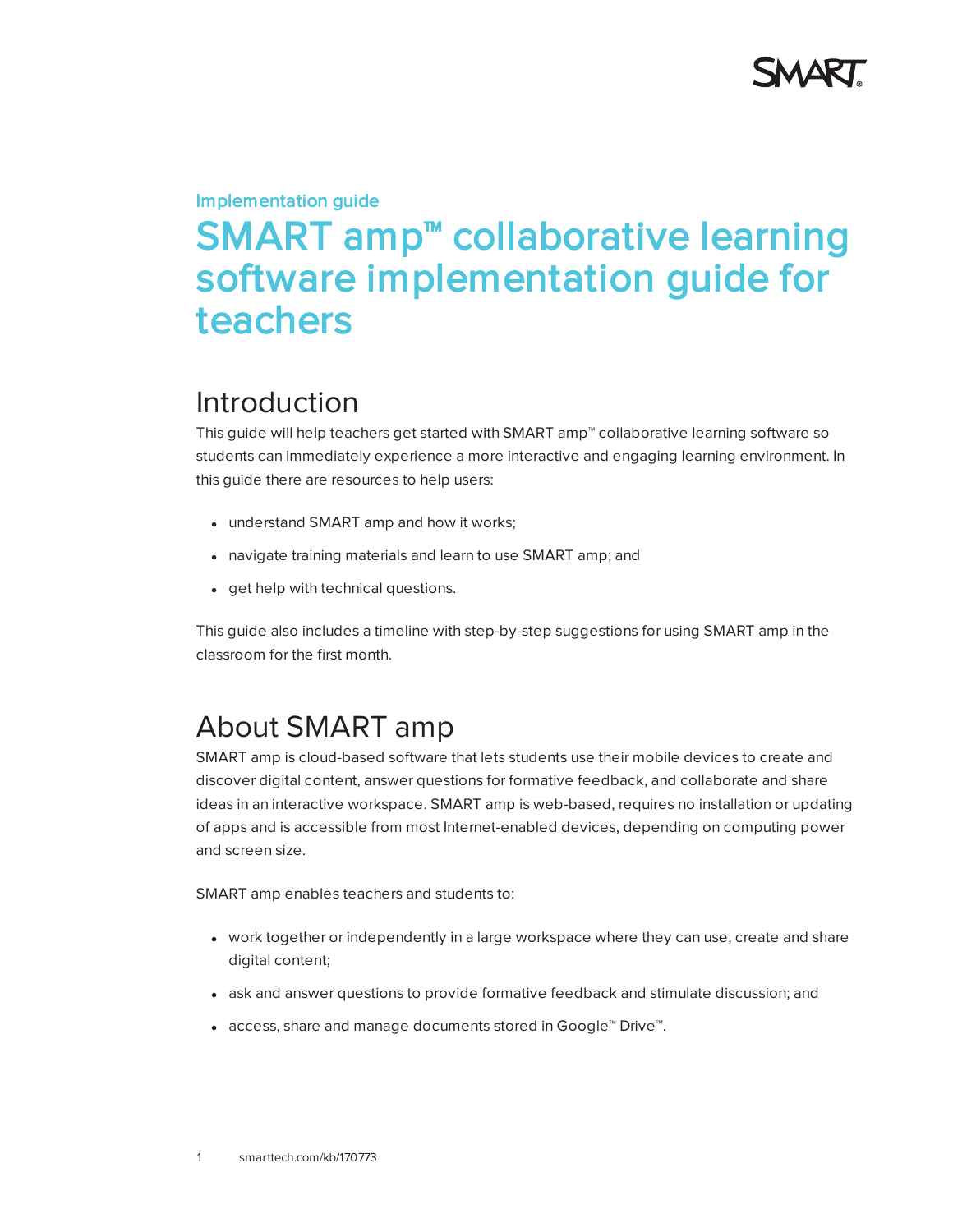In addition, SMART amp software helps educators realize the full potential of devices in the classroom because it:

- works on most mobile devices, providing flexibility in device implementation strategies and tying together disparate devices;
- brings pedagogical relevance to student devices, helping to bring the full power of mobile devices to everyday learning activities;
- requires no installation or ongoing maintenance, enabling access, creation, collaboration and sharing any time, anywhere on most devices with a browser that supports HTML5; and
- **.** supports flexible learning models, including whole-class instruction, collaborative group work, individual student projects and presentations.

## Setting up SMART amp

This section outlines the devices, web browsers, operating systems and network capacity that ensure the best possible user experience with SMART amp.

### **NOTES**

- No installation is required to use SMART amp software. Once the software has been activated, students and teachers log in through an online portal. All updates and upgrades are managed by SMART through the cloud.
- Before you can use SMART amp, an administrator must configure your school's Google Apps™ for Education™ account. Administrators can find more information on setting up SMART amp in the Training resources section [Training.](#page-3-0)

### Device recommendations

- Any laptop or MacBook
- iPad 2 or later, iPad Air or iPad mini
- Microsoft<sup>®</sup> Surface™ RT2 or Pro
- Samsung Galaxy<sup>™</sup> Tab® 3 (8" and 10")
- Samsung Galaxy Note<sup>®</sup> (8" and 10")
- Google Nexus™ 2013 or later (7" and 10")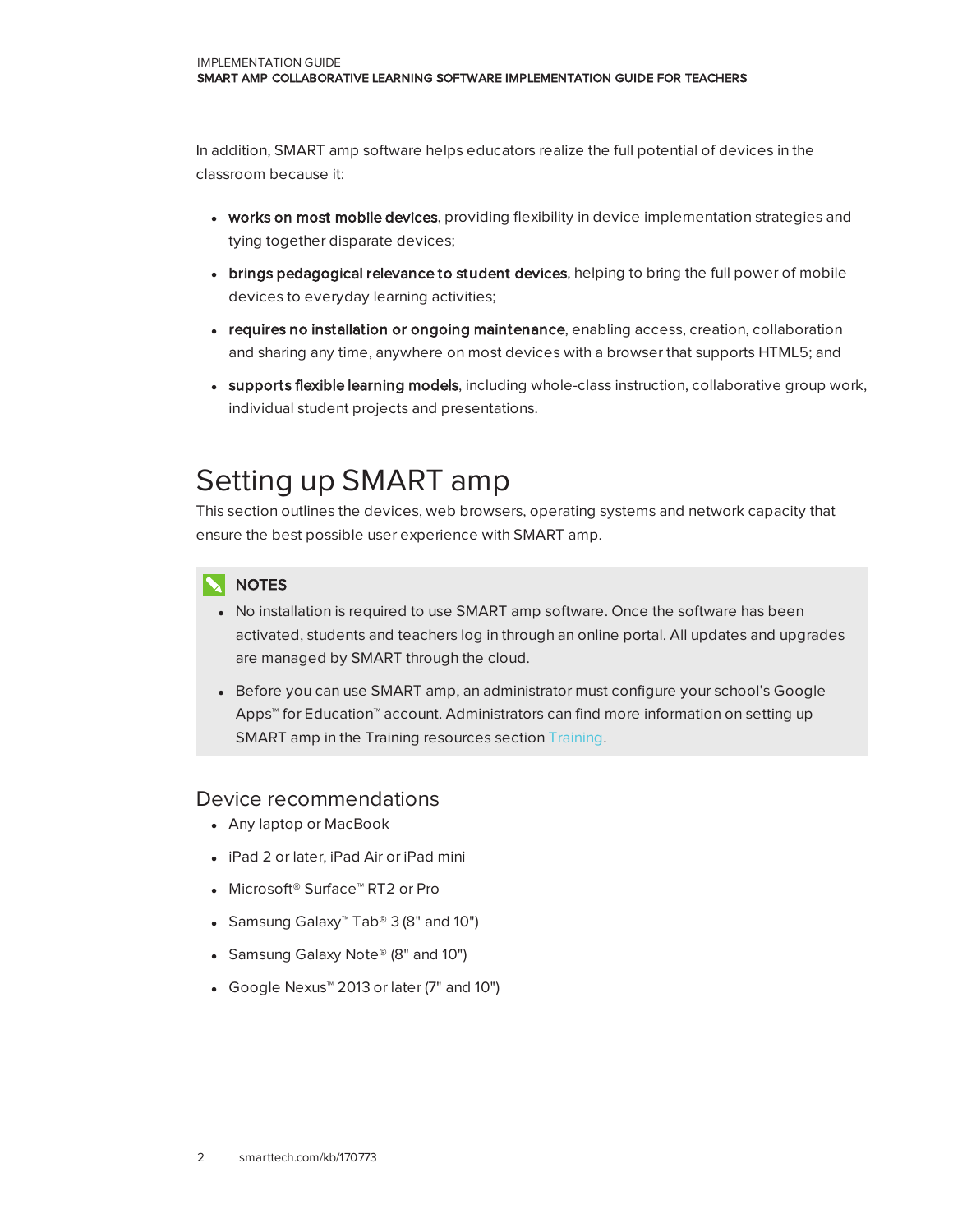• Any Google Chromebook™



SMART amp does not currently support the following devices:

- <sup>o</sup> Any device with a screen size of 5" or smaller
- <sup>o</sup> iPad 1
- <sup>o</sup> Samsung Galaxy Tab 3 (because of a bug in the Chrome™ browser on this device)

#### Web browser recommendations

- Google Chrome 30 or later
- Safari 6 or later
- Firefox<sup>®</sup> 22 or later
- Firefox ESR
- Internet Explorer<sup>®</sup> 10 or later
- Internet Explorer 11 Metro



Devices that have Android™ browsers must use Chrome or Firefox instead.

## Signing in to SMART amp

You can sign in to SMART amp with your Google account.

#### To sign in to SMART amp

- 1. Go to [www.smartamp.com](http://www.smartamp.com/).
- 2. Tap Sign in with Google.
- 3. Type your Google email address and password in the boxes.

OR

If your Google account already appears on the sign in page, select it and then type your password in the box.

4. Tap Sign in.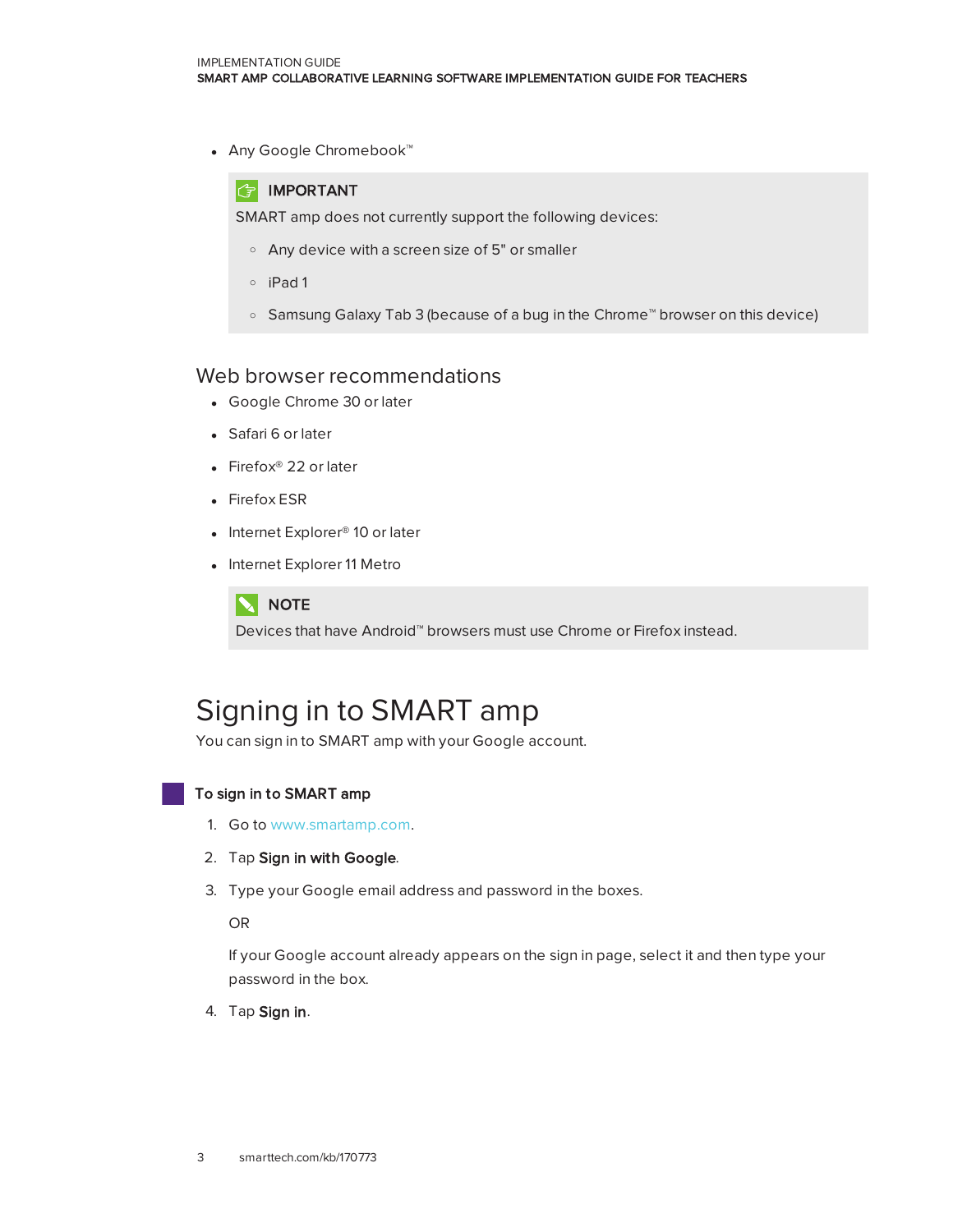## <span id="page-3-0"></span>Training resources

A variety of training options is available for SMART amp users.

A list of free, self-paced training videos is available at [smarttech.com/Support/Browse+Support/Product+Index/Software+Products/](http://smarttech.com/Support/Browse+Support/Product+Index/Software+Products/SMART+Amp/Training+content) SMART+Amp/Training+content.

This page also contains a link to a series of SMART Tech2Tech training videos for administrators setting up SMART amp. Administrators can access other technical training resources at [info.smarttech.com/tech2tech.html](http://info.smarttech.com/tech2tech.html) and technical documentation at [knowledgebase.force.com.](http://knowledgebase.force.com/)

There are fee-based online training materials in the SMART Learning Space, powered by CoursePark, at [learningspace.smarttech.com.](http://learningspace.smarttech.com/) If you haven't used the SMART Learning Space before, you need to create an account.

For live, in-person training please contact your [SMART reseller](http://www.smarttech.com/Where+To+Buy/).

# Using SMART amp in the classroom: a one-month timeline

This timeline is a week-by-week, step-by-step guide to introducing SMART amp to students and incorporating it into classroom instruction. The roadmap is based on a 30-day model, but it can be followed at any pace.

#### TIP O.

For detailed instructions on performing the following activities and procedures, refer to the SMART amp online Help or the SMART amp user's guide [\(smarttech.com/kb/170667](http://smarttech.com/kb/170667)).

### Week 0 (one week before introducing SMART amp to students)

- **n** Complete the free training from the [Training](#page-3-0) resources section of this guide. See Training resources [above](#page-3-0).
- **Ensure that you can sign in to SMART amp at [smartamp.com](https://www.smartamp.com/) using your Google email and** password. Contact your school's administrator for more information.
- Sign in to SMART amp and create a class.
- **n** Tap the class icon for the class you created to open the class dashboard page.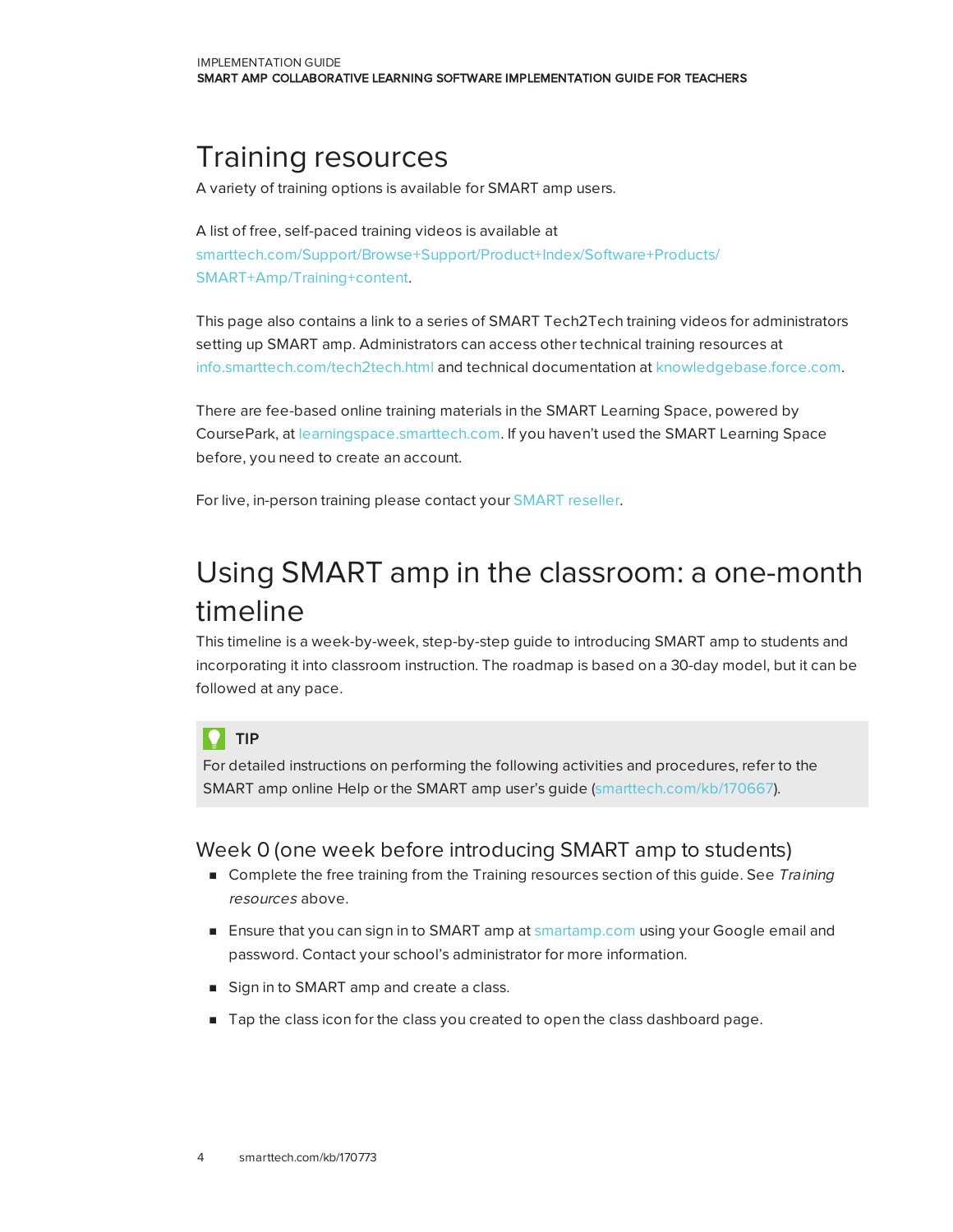**Edit a class list.** 

### TIP

You can add students to your class by typing in their email addresses or by having them join the class using the 6-digit class code or QR code when you start your lesson.

- Create an instant poll question, and then practice starting and stopping the question.
- Create a new workspace using a template.
	- <sup>o</sup> Explore adding and modifying content in the workspace;
	- $\circ$  Return to the class dashboard page by tapping the home (SMART) button;
	- <sup>o</sup> Review, reopen and rename the workspace file; and
	- <sup>o</sup> Practice using the Follow Me feature in the workspace.
- **Prepare a workspace to use on the first day (see the sample lesson, below). Think of activities** that will promote active student contribution to a workspace. Pre-load a few text pieces, images, web links and other ideas that will help prompt and guide students when you're introducing the activity. By engaging multiple students in collaboration, teachers can immediately engage and inspire students with SMART amp.

#### Sample lesson: Strength of Teamwork and Strengths of Individuals

In this activity, students will contribute content collaboratively to define the strengths of working in teams and the strengths of working individually

- **n** Open the workspace you prepared, and then rename it "Teams and Individuals."
- Divide the workspace into two areas by using the line tool.
- <sup>n</sup> Use the pen or type tools to label one area "Strengths of working in teams" and the other area "Strengths of working individually."

#### Week one

This week you'll introduce SMART amp in a classroom setting.

#### Day one

Take a few minutes to talk about why the school is bringing SMART amp to the daily classroom routine. Talk about how this tool will enable students to participate and collaborate more easily and more often. Let them know the expectations for their participation as well as what they can expect to experience when using SMART amp.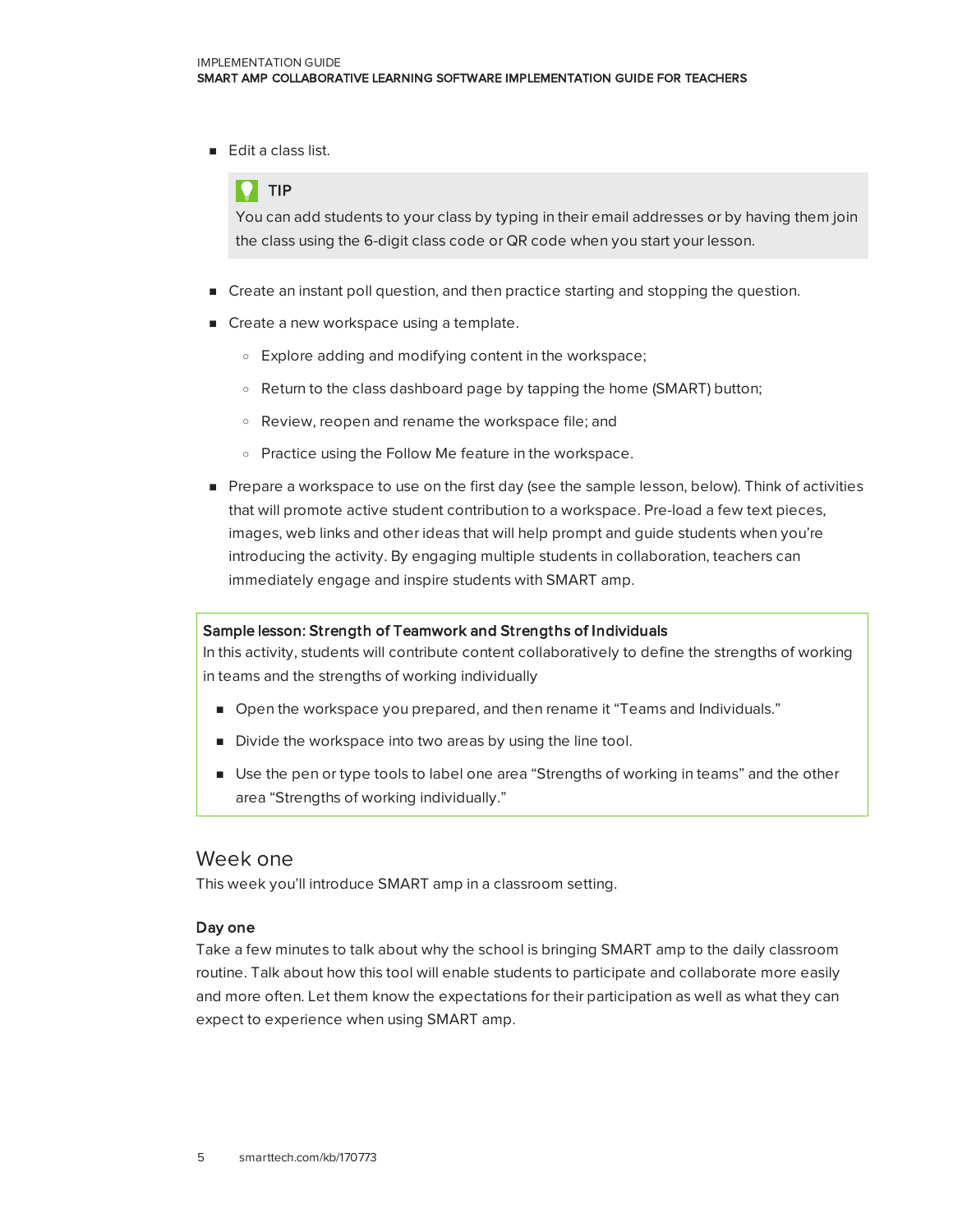- Teachers and students sign in to SMART amp at [smartamp.com](https://www.smartamp.com/).
- <sup>n</sup> Have students join the class using the 6-digit class code or the QR code. If you don't see this information, tap Edit class.
- n Introduce the home page and class dashboard pages to students.
- **Open the sample lesson workspace you created, tap the Collaboration tab and pull students** into the workspace.
- <sup>n</sup> Use the Follow Me feature to describe the first activity to students.
- Tap End to allow students to freely access the workspace.
- **Encourage students to explore and modify content within the workspace. Use the workspace** to provide instant feedback.
- **Deara Islands The Follow Me feature and make comments about the work that the students created.**
- **n** Guide students to the class dashboard page and show them where the workspace file is located.
- n Change permissions on the workspace to View Only mode.
- Ask an instant poll question by using the Assess tab and choosing a Yes/No question.
	- <sup>o</sup> Ask students if they are excited about being able to use SMART amp in the classroom.
	- <sup>o</sup> When all students have answered, stop the question.

#### Rest of week one

- n Think of opportunities to include student-led collaboration in the curriculum planned for the week.
- **Explore SMART amp templates that help guide and support class activities.**
- <sup>n</sup> Explore asking questions within the workspace using workspace assessments.
- **n** Continue exploring classroom transitions within SMART amp using Follow Me and View Only modes.
- **Discover different ways of managing workspace content by duplicating and sharing** workspace files and creating workspace templates.

At the end of the week, reflect on teacher and student experiences using SMART amp. What went well? Make any adjustments to the plan for week-two activities.

#### Week two

This week you'll establish the routine use of SMART amp and continue exploring opportunities for its use in the classroom.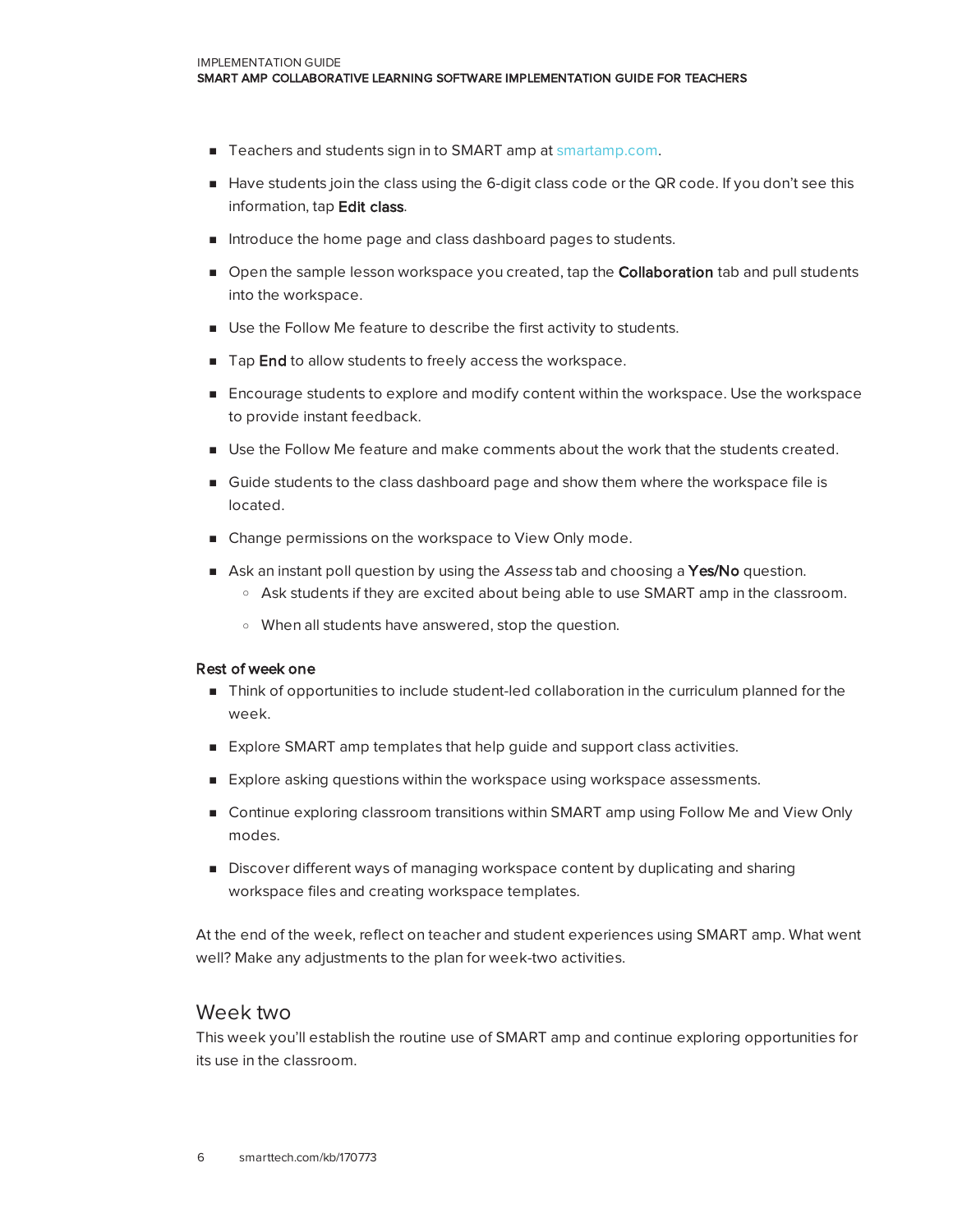- **Begin creating unique workspaces from scratch in alignment with curricular goals.**
- **n** Create a workspace that will be shared with groups of students (by using the random grouping tool or by sharing duplicated workspaces with selected groups) in order to facilitate smallgroup collaboration.
- **n** Think about workspace activities that can span multiple days, with students completing the activity as a take-home task.
- Begin to use pre-created assessments in SMART amp workspaces.

At the end of the week, reflect on teacher and student experiences using SMART amp. What elements of SMART amp are enhancing collaboration within the classroom? What modifications can be made to the workspaces to engage individual, small-group and whole-class learning?

### Week three

This week you'll refine the use of SMART amp based on interactions with other teachers and students.

- Connect with other teachers to find out how they have been using SMART amp workspaces and assessment tools. Make use of the ability to share the links to any templates you've created using SMART amp.
- **Develop activities in which student-created workspaces are the focal point of content** creation in the classroom, and in which students are exploring other ways to incorporate SMART amp into their classwork.
- **E** Enable opportunities for students and groups to share their work to the front of the class and to other class members.
	- <sup>o</sup> Continue embedding assessments using SMART amp.
	- $\circ$  Include a combination of both pre-planned and spontaneous polls on a regular basis.
- Begin noticing assessment trends using the View Class Results feature.

At the end of the week, reflect on how the use of SMART amp is affecting learners. What strategies will maximize its impact in the classroom?

#### Week four

Now that your class has developed comfort and experience with SMART amp, use the week to explore new instructional strategies facilitated by the use of SMART amp. Explore the integration of other technologies with SMART amp in order to expand pedagogical possibilities in the classroom.